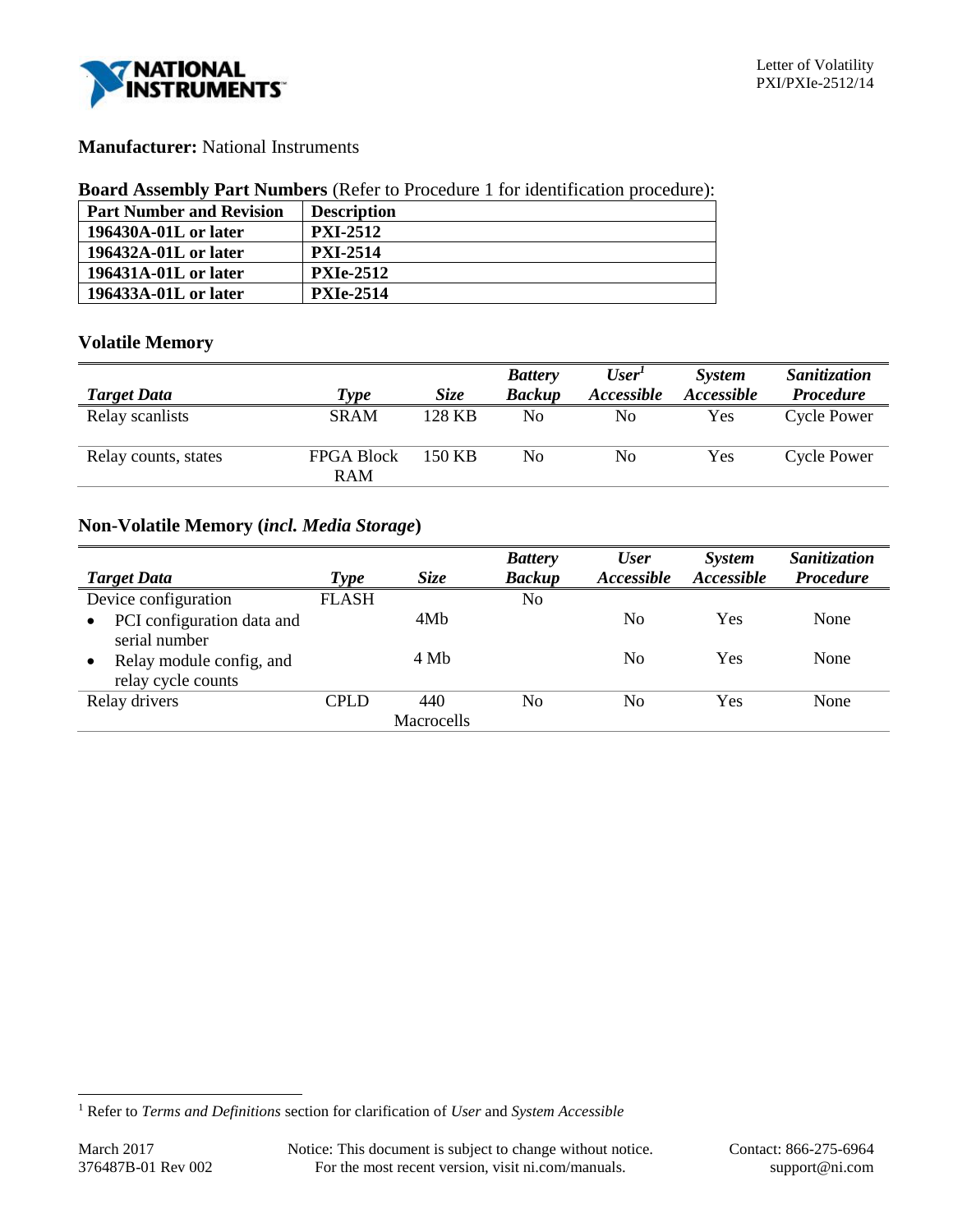

# **Procedures**

# **Procedure 1 –Board Assembly Part Number Identification:**

To determine the Board Assembly Part Number and Revision, refer to the label applied to the surface of your product. The Assembly Part Number should be formatted as "P/N: ######a-##L